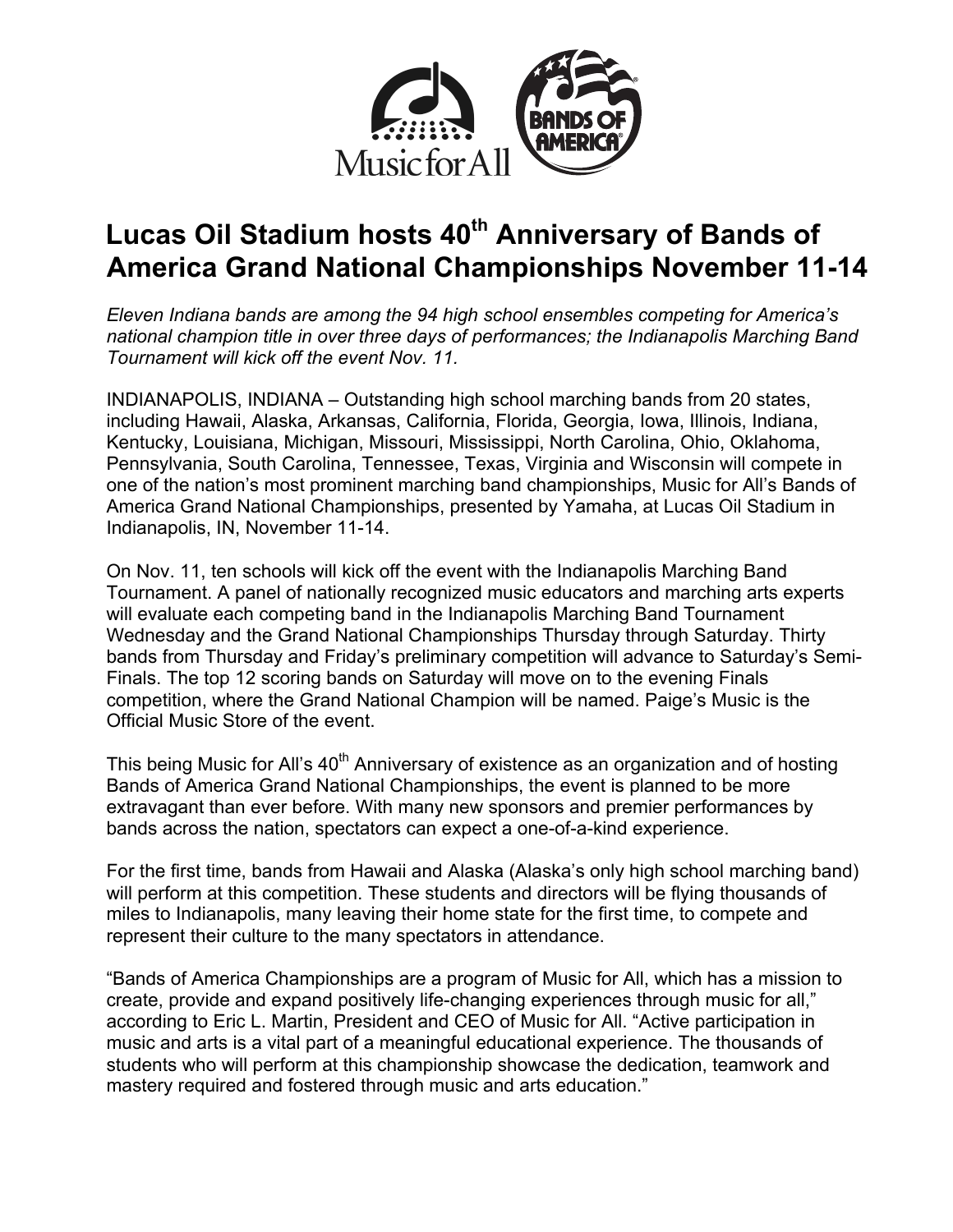Grand Nationals is the largest national high school marching band championship and culminates a season of 19 Bands of America Championships held throughout the country this fall. The Bands of America Super Regional at Indianapolis was held October 23-24, also in Lucas Oil Stadium.

#### **Schedule**

The Indianapolis Marching Band Tournament begins on Wednesday Nov. 11 at 6:45 p.m. and will conclude at 9:45 p.m. with the awards ceremony. The Grand National Championships preliminary competition begins on Thursday, Nov. 12 at 10:15 a.m. and will conclude at 11:30 p.m. The preliminary competition resumes on Friday Nov. 13 at 7:30 a.m. and concludes at 8:45 p.m. Gates will open for the Semi-Finals competition on Saturday, Nov. 14 at 7:00 a.m. with performances beginning at approximately 8:00 a.m. and will conclude at 4:45 p.m. Gates open for the Finals competition on Saturday Nov. 14 at 6:30 p.m. with performances beginning at 8:00 p.m. All times are tentative pending the final schedule of performing bands. Current times will be listed at musicforall.org.

## **Eleven Indiana bands compete in this national competition**

Eleven Indiana bands, including Avon High School, Ben Davis High School, Carmel High School, Center Grove High School, Goshen High School, Homestead High School, Lake Central High School, Lawrence Township High School, Monrovia High School, New Palestine High School and Triton Central High School will compete in the Grand National Championships.

## **Indianapolis Marching Band Tournament Nov. 11**

The four-day event begins as ten marching bands perform in the Indianapolis Marching Band Tournament, presented by Yamaha, from 6:45 p.m.-9:45 p.m. at Lucas Oil Stadium. The marching bands from Arlington High School, Arsenal Technical High School, Broad Ripple Magnet High School, Crispus Attucks High School, Emmerich Manual High School, George Washington Community High School, John Marshall Community High School, Key Learning Community, Northwest High School and Shortridge Magnet High School and will compete in the Indianapolis Marching Band Tournament.

Spirit judges will award the most spirited, enthusiastic school with the Spirit Award and a \$1,000 scholarship for the school's band program. Tickets are available FREE in advance of the event from any of the bands participating in the Indianapolis Marching Band Tournament or at the Ticket Office during the Wednesday evening event for \$5.

Music for All is hosting the Indianapolis Marching Band Tournament as part of Grand Nationals, giving the Indianapolis school marching band members the opportunity to perform in a professional stadium at no cost to the schools. The tournament is one of the many ways Music for All supports music education in Indianapolis Public Schools.

#### **Special Events**

Three college bands will perform in exhibition: The University of Cincinnati Bearcat Marching Band and the University of Kentucky Wildcat Marching Band on Friday evening and Western Carolina University Pride of the Mountains Marching Band on Saturday evening.

Friday evening's festivities will include the presentation of the Patrick John Hughes Parent/Booster Award, a national award honoring an outstanding band parent and supporter and named in honor of Louisville resident Patrick John Hughes, co-author with his son Patrick Henry of "I Am Potential."